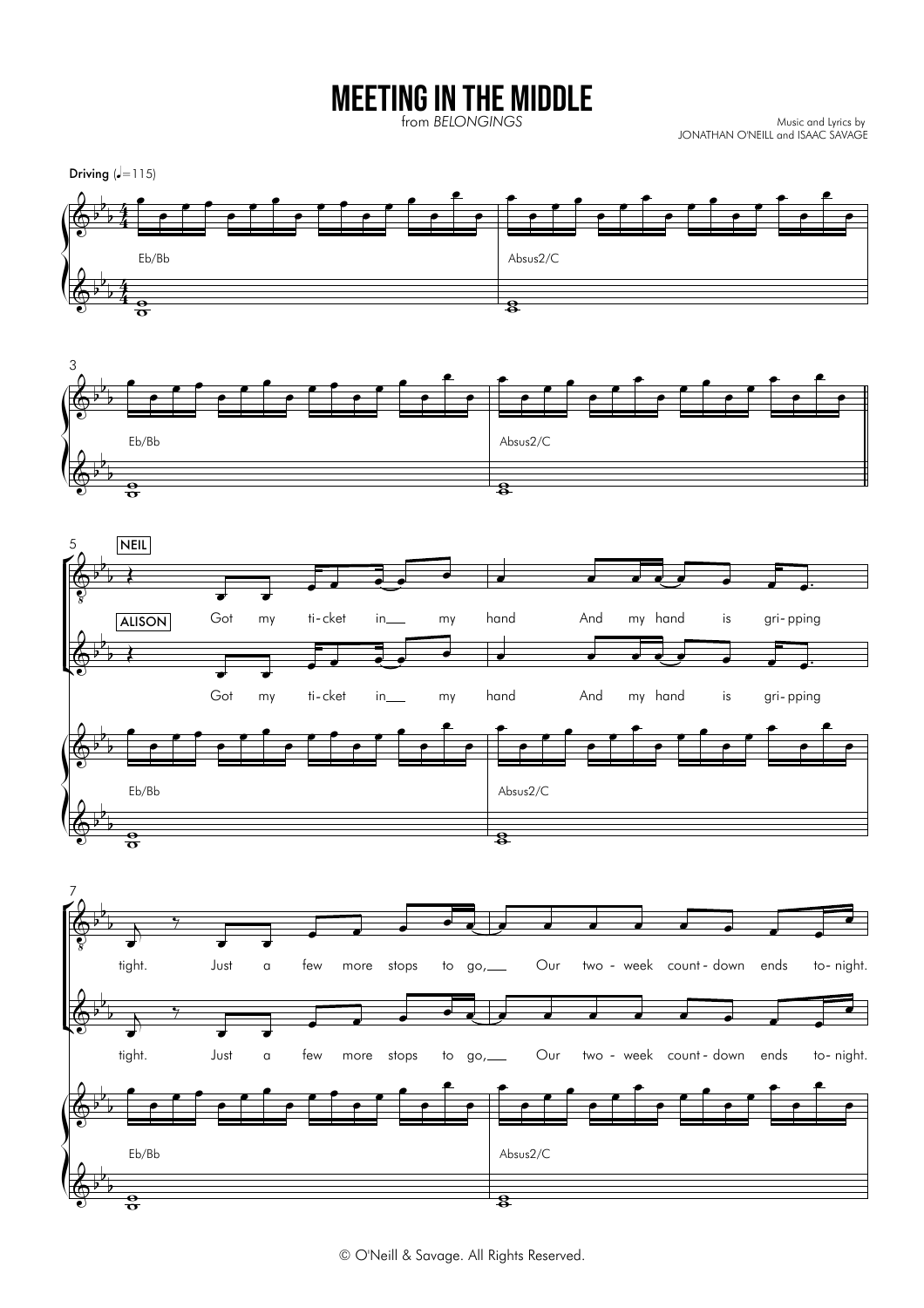



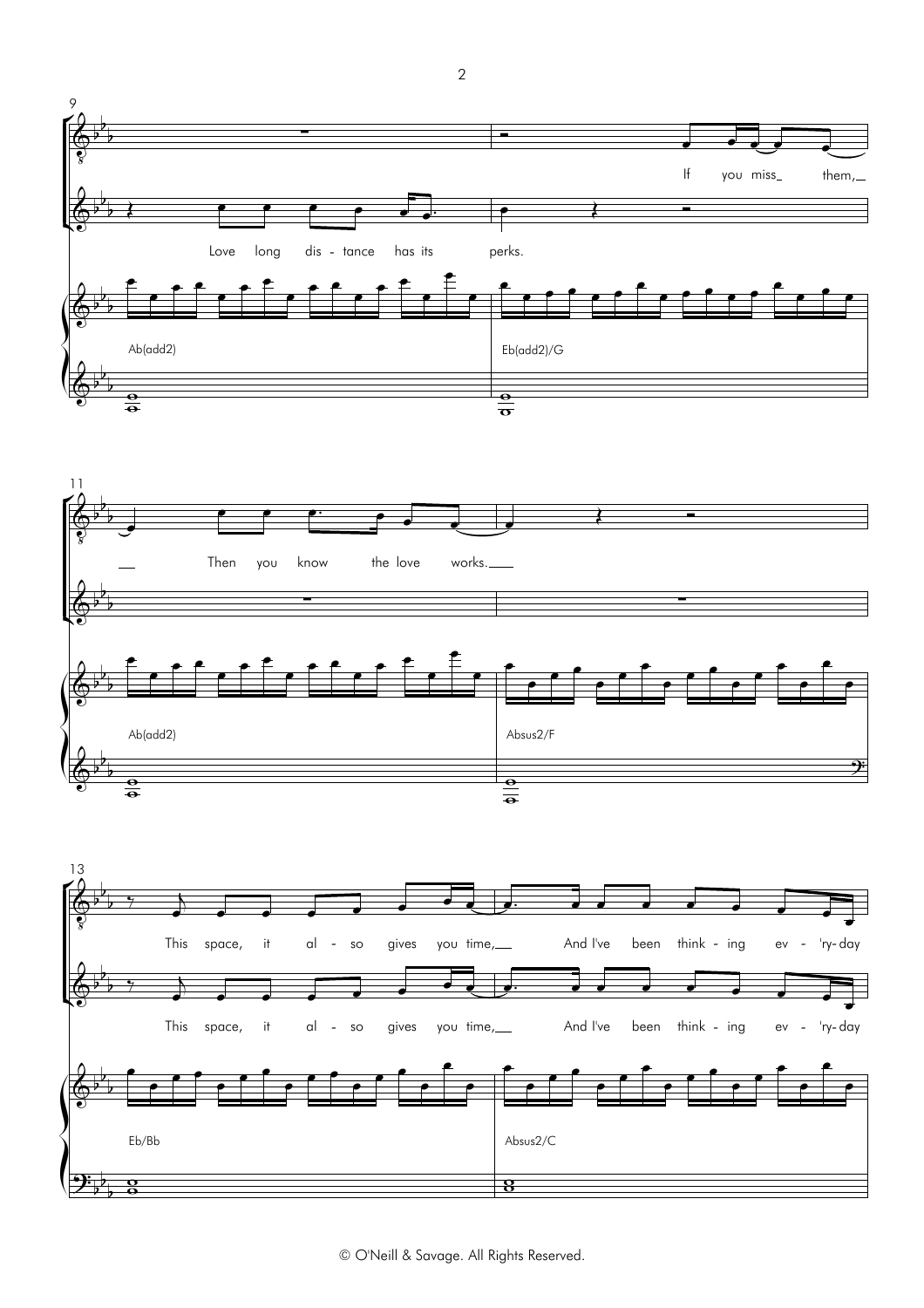



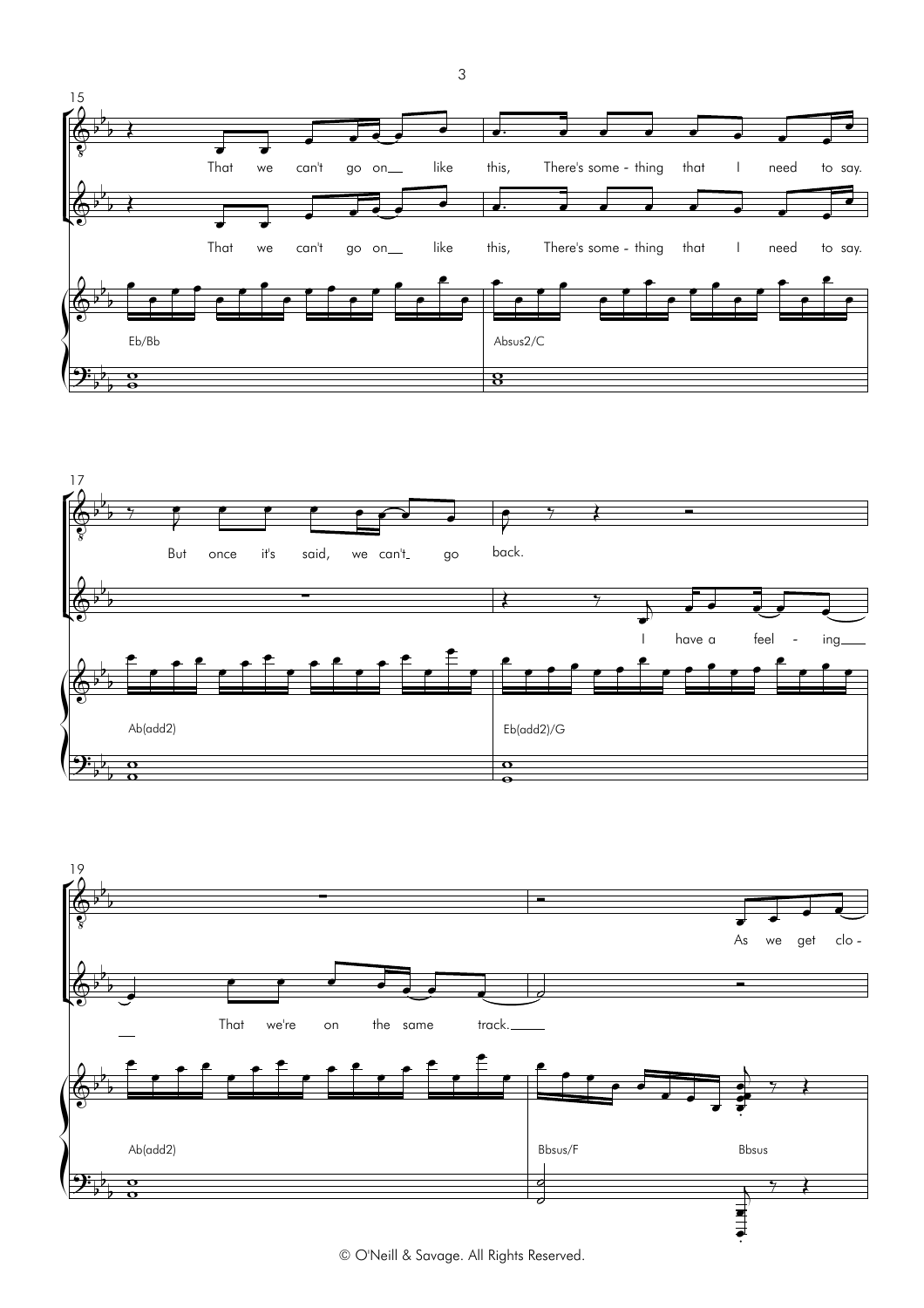

© O'Neill & Savage. All Rights Reserved.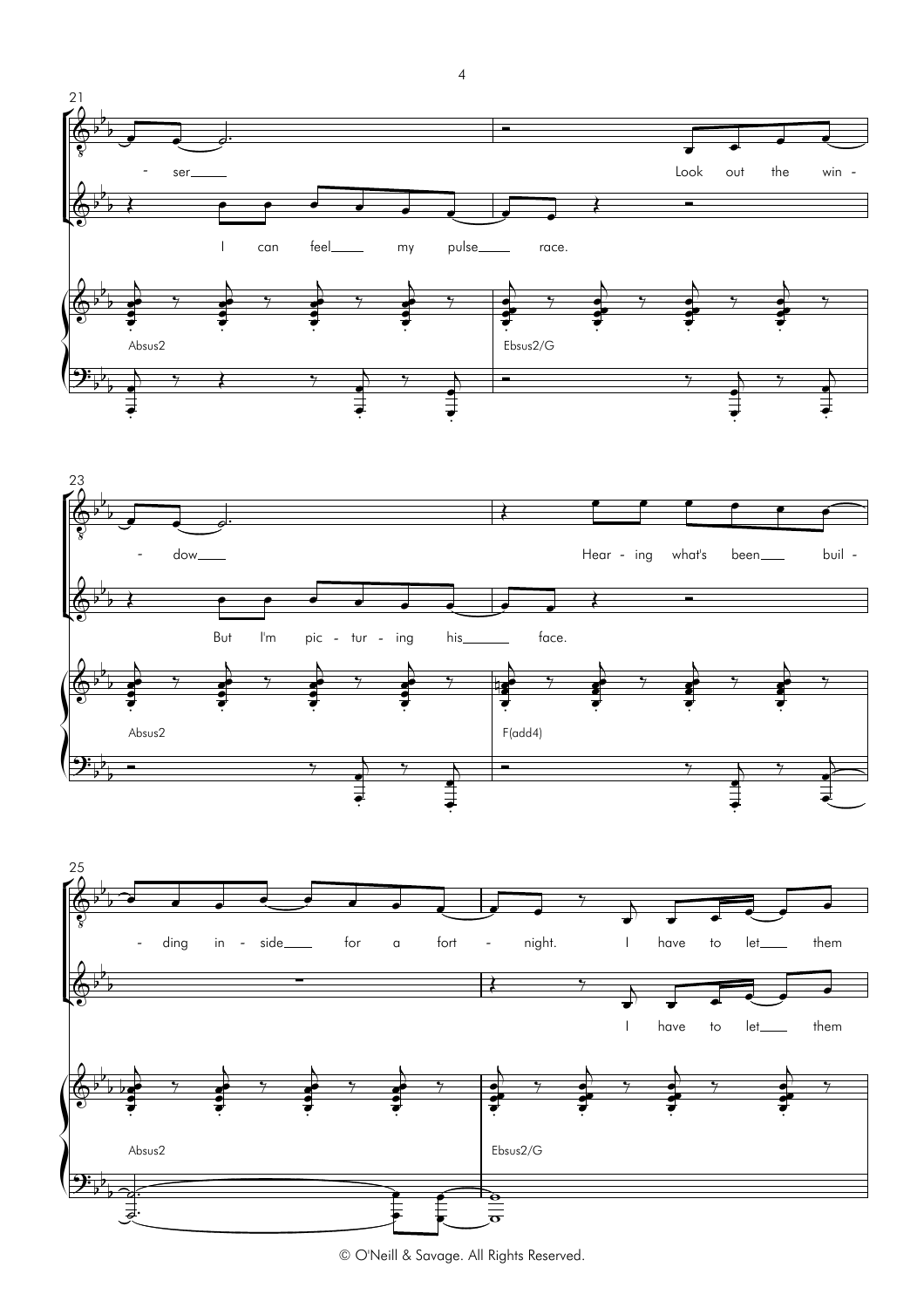

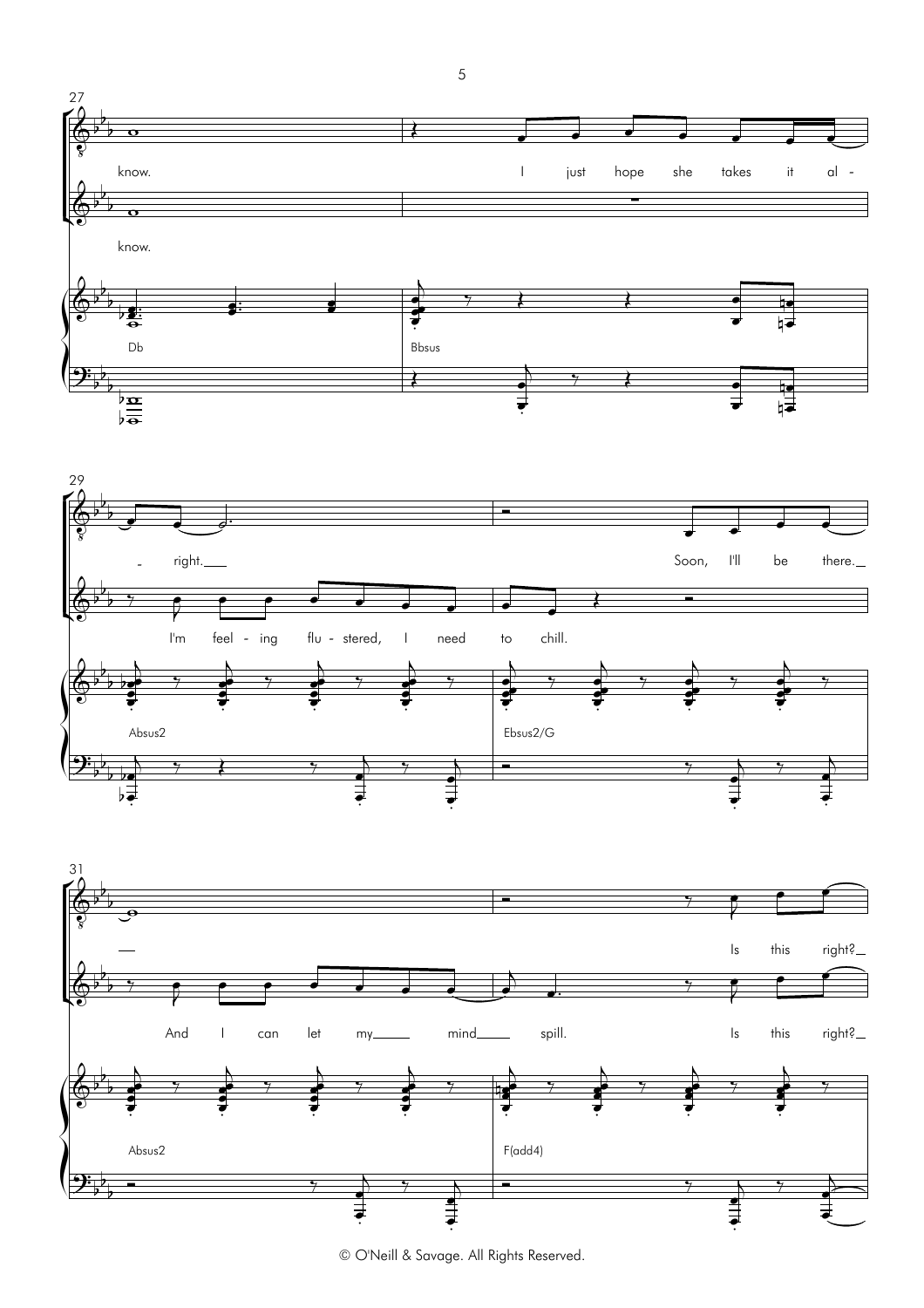



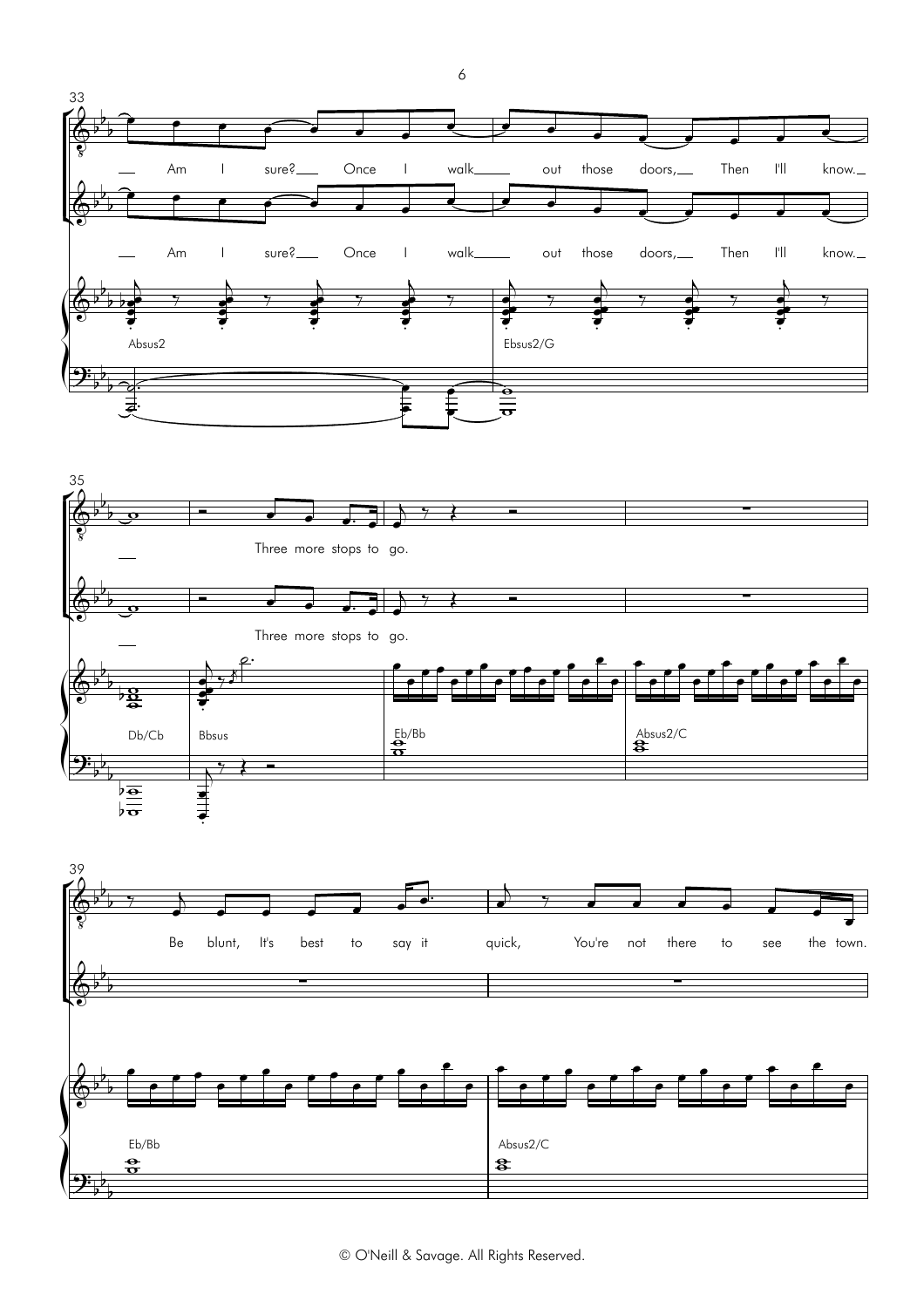



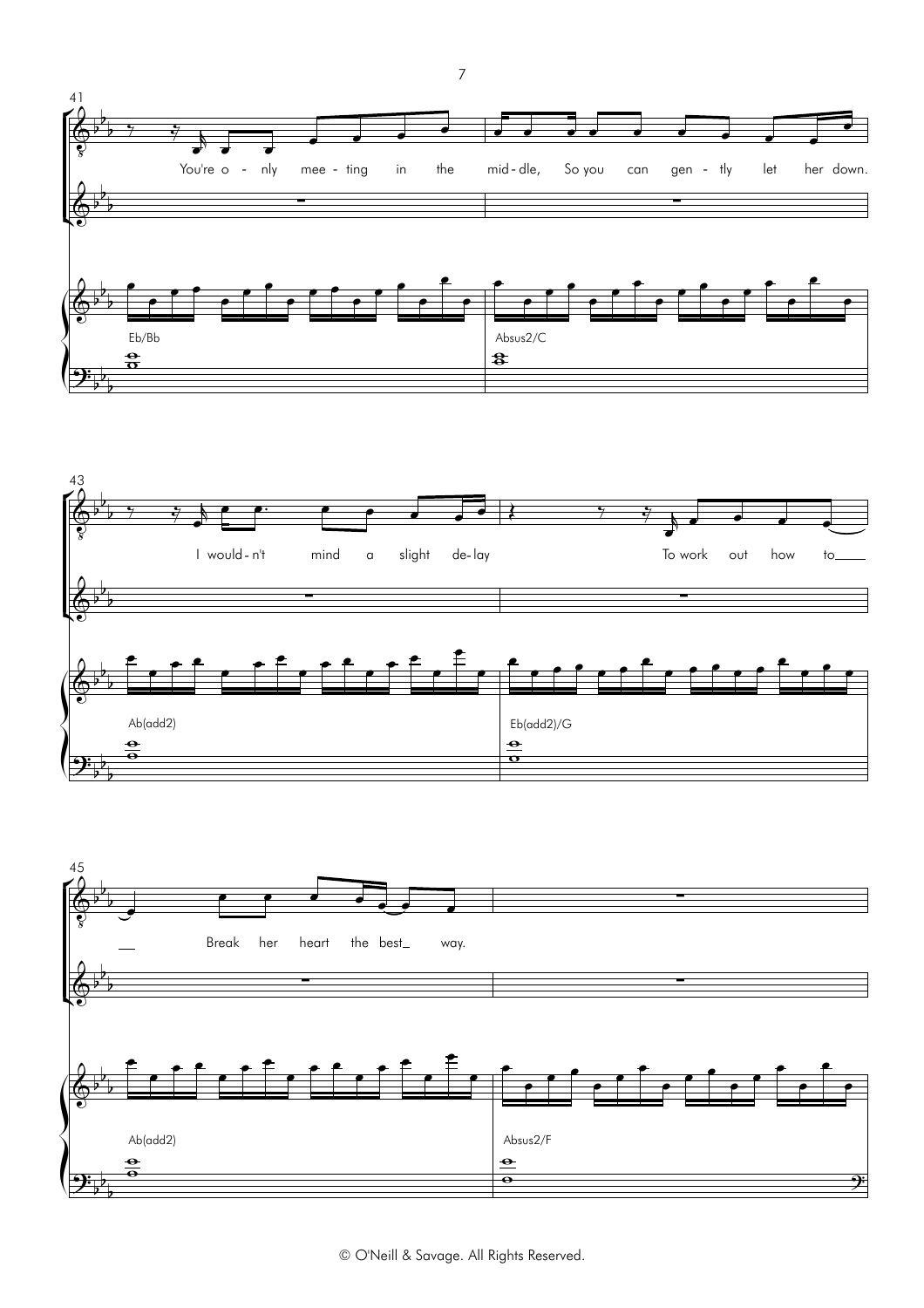



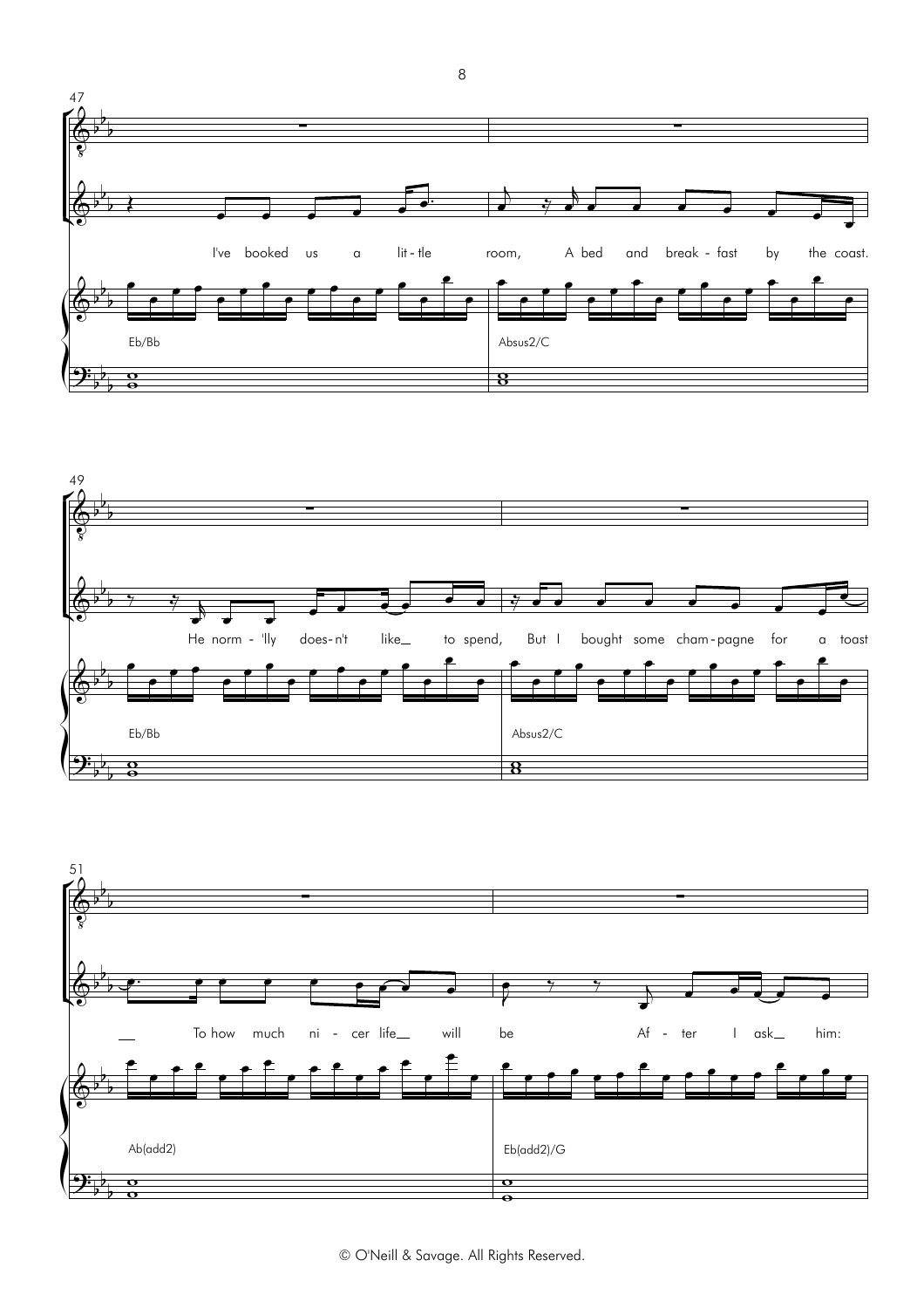



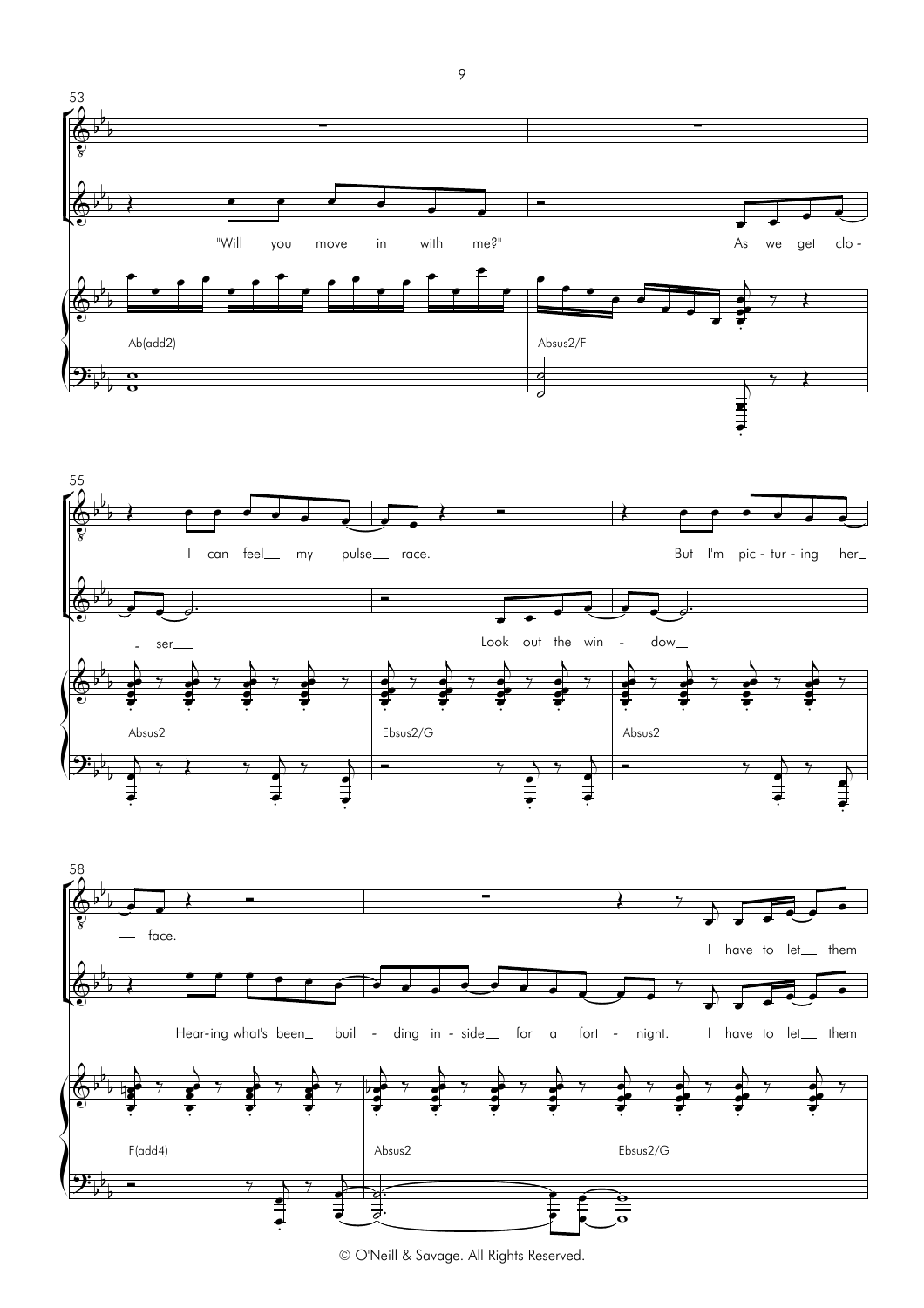

<sup>©</sup> O'Neill & Savage. All Rights Reserved.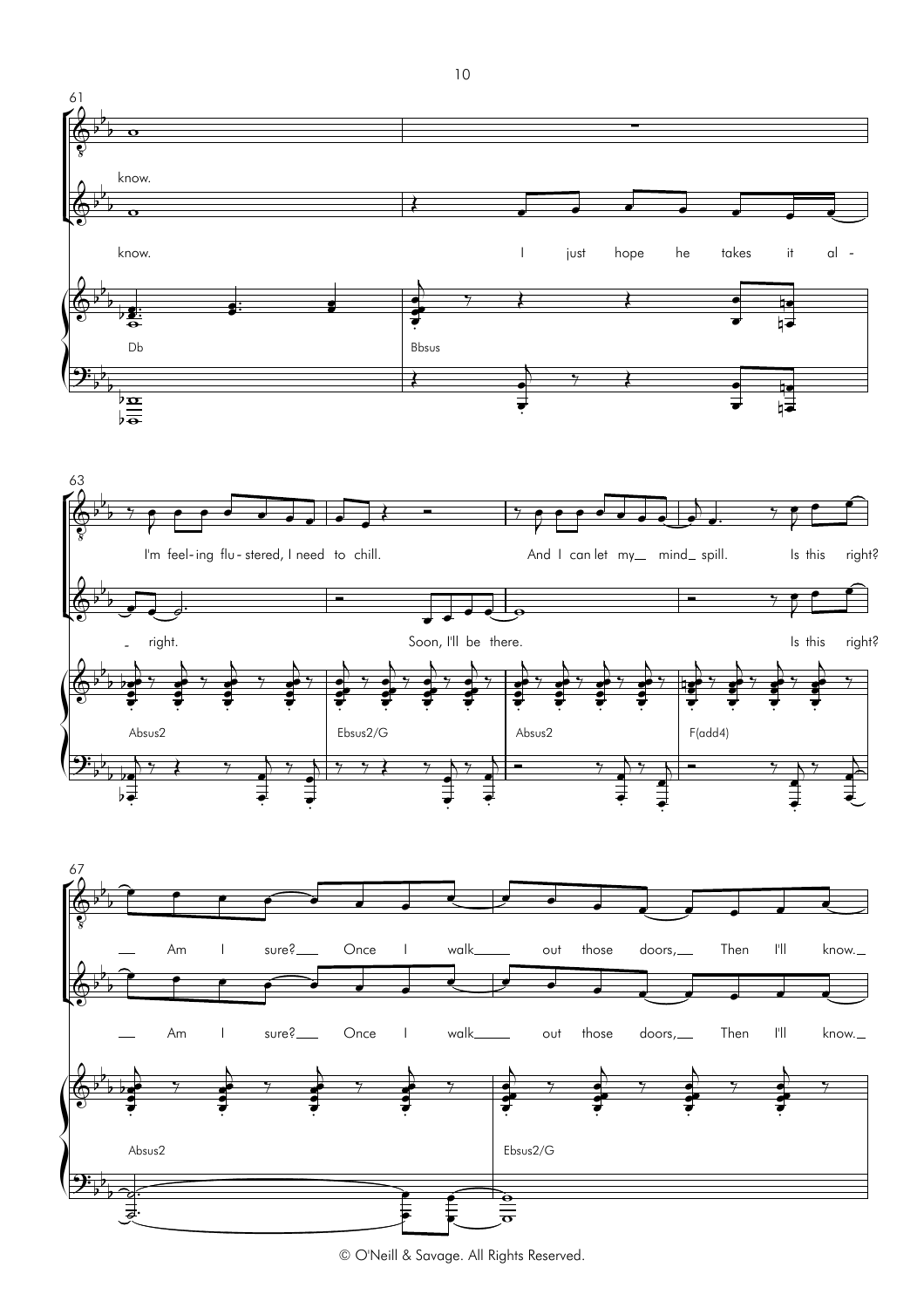![](_page_10_Figure_0.jpeg)

![](_page_10_Figure_1.jpeg)

![](_page_10_Figure_2.jpeg)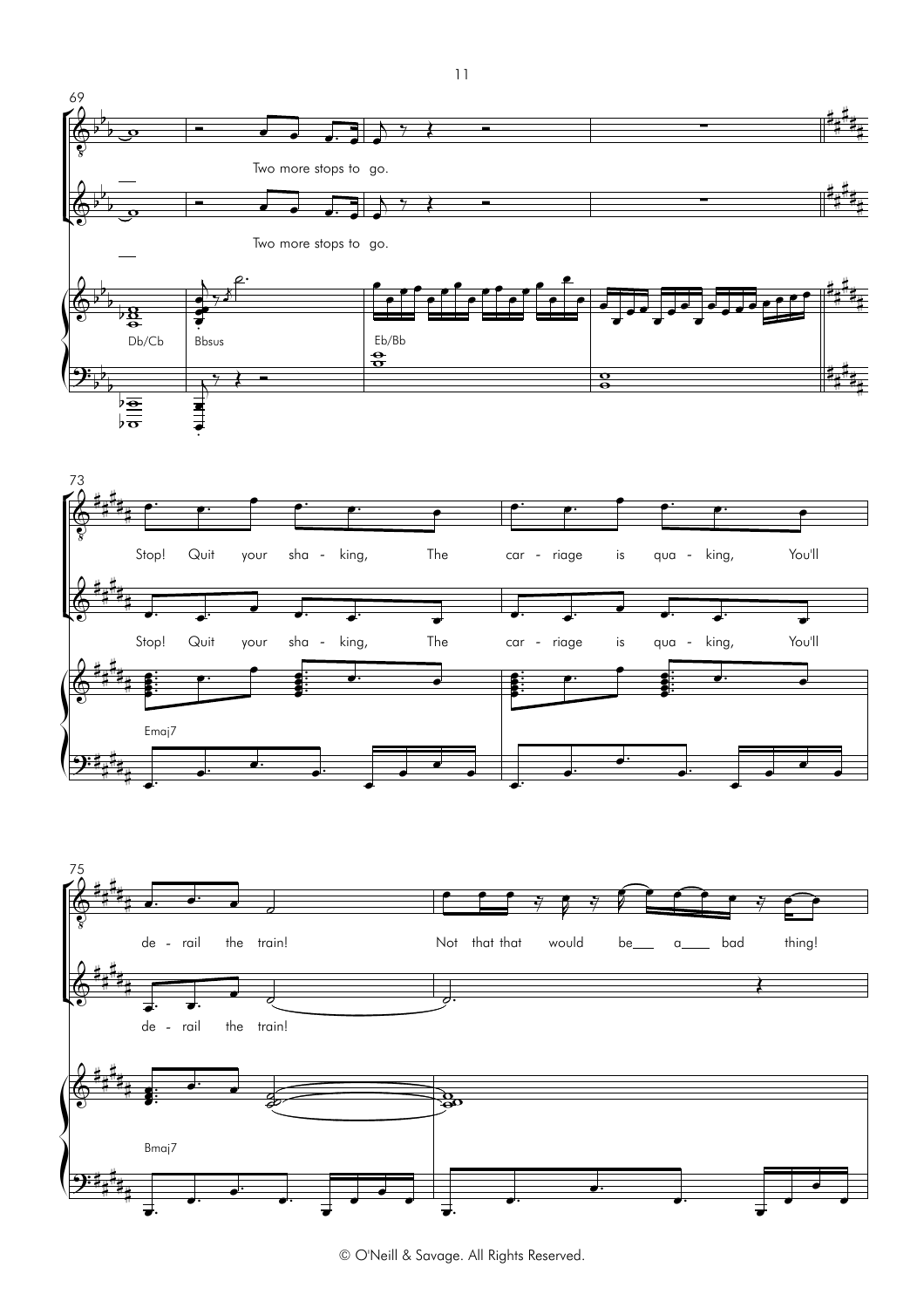![](_page_11_Figure_0.jpeg)

![](_page_11_Figure_1.jpeg)

![](_page_11_Figure_2.jpeg)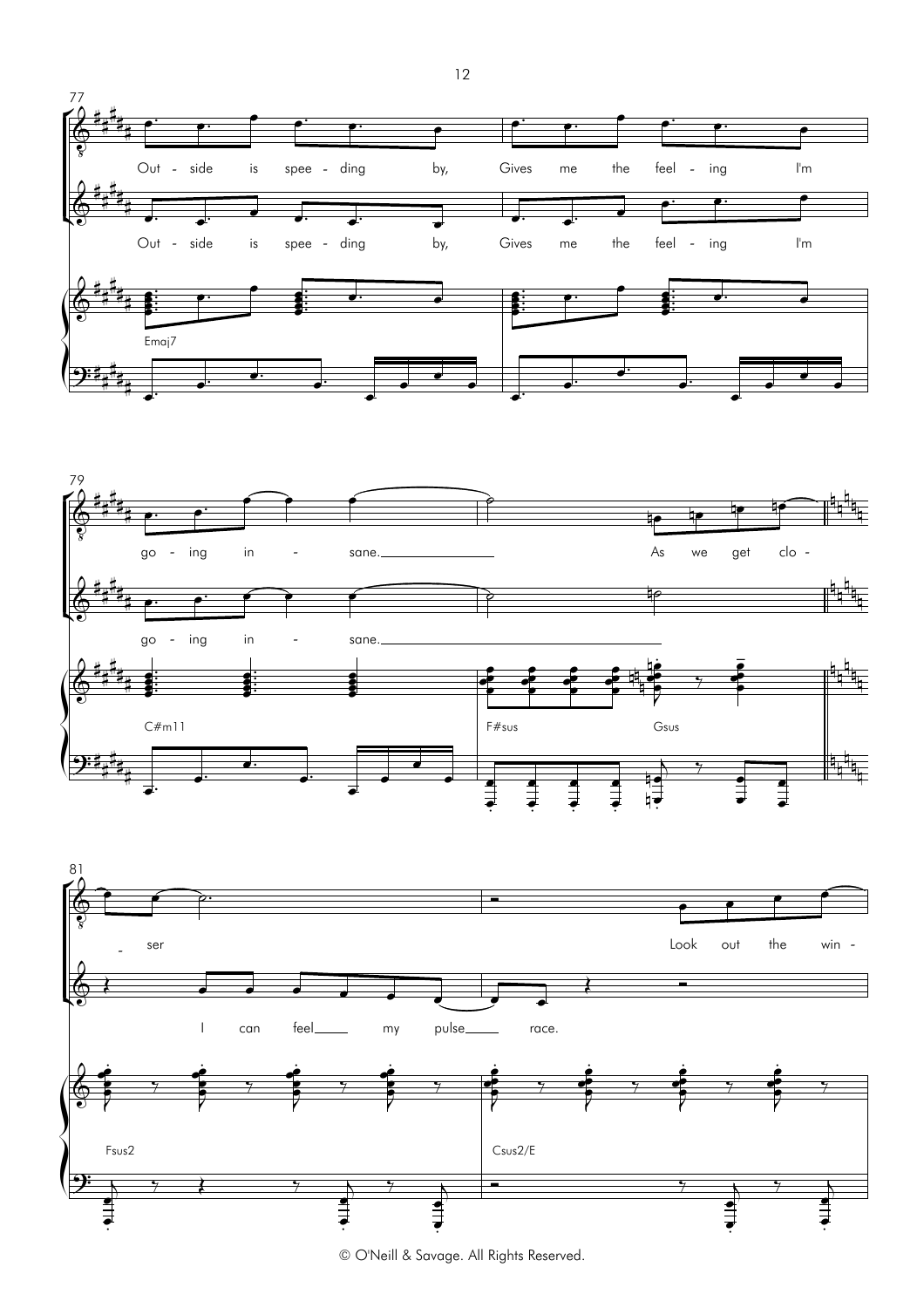![](_page_12_Figure_0.jpeg)

![](_page_12_Figure_1.jpeg)

![](_page_12_Figure_2.jpeg)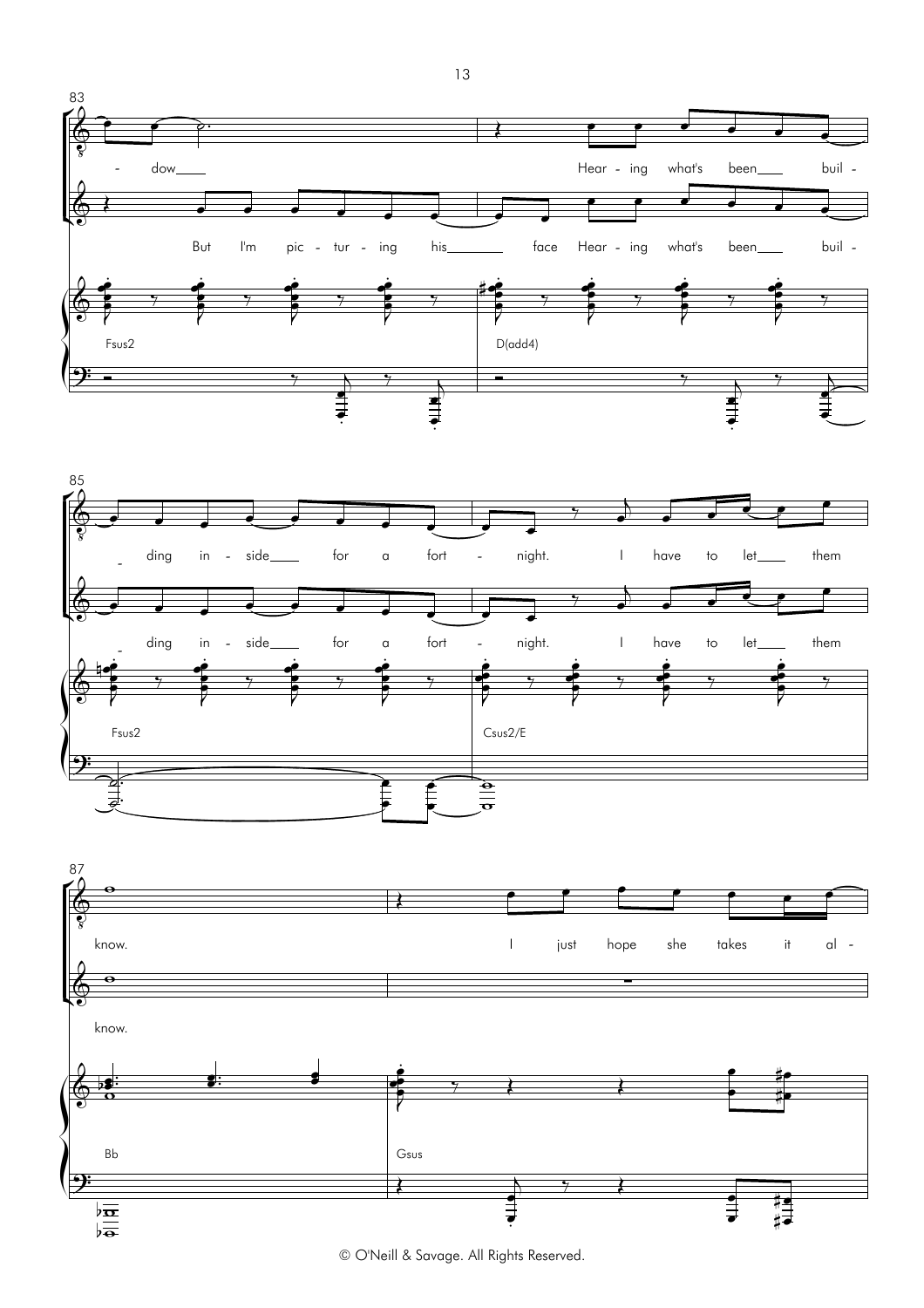![](_page_13_Figure_0.jpeg)

© O'Neill & Savage. All Rights Reserved.

 $\frac{1}{\sigma}$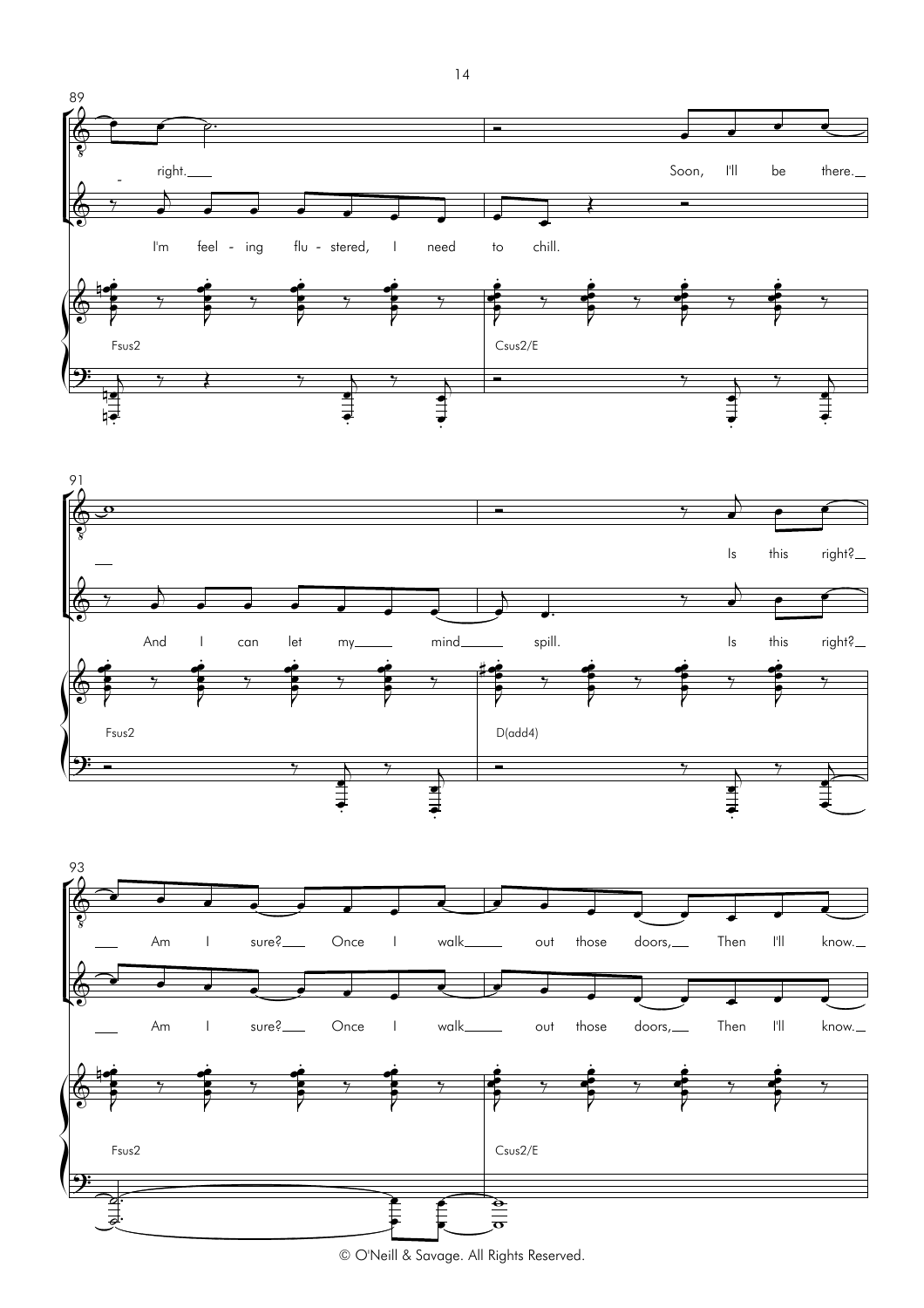![](_page_14_Figure_0.jpeg)

![](_page_14_Figure_1.jpeg)

![](_page_14_Figure_2.jpeg)